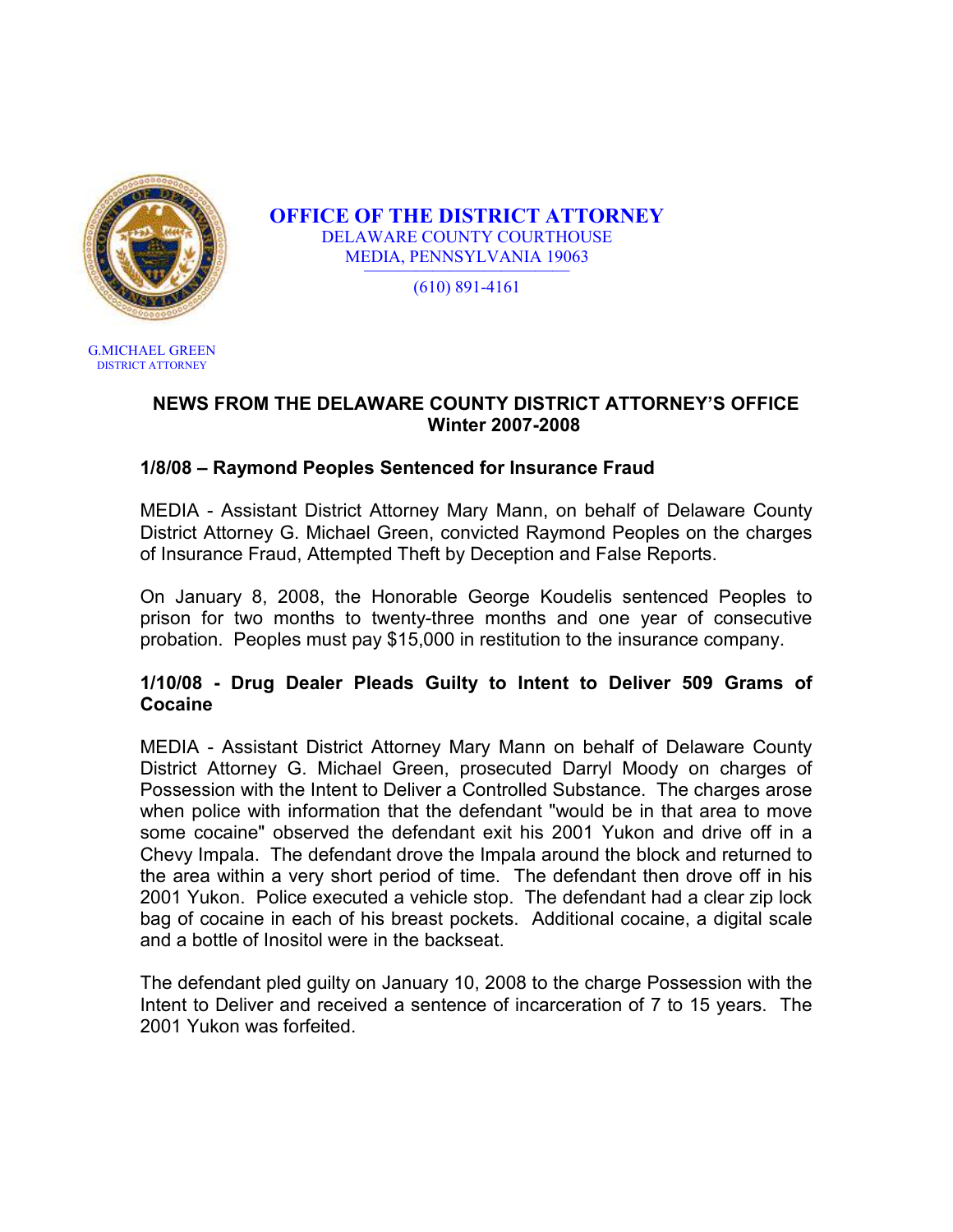#### 1/15/08 – Lawrence Tucker Sentenced for Murder

MEDIA - Assistant District Attorney Sharon McKenna, on behalf of Delaware County District Attorney G. Michael Green, prosecuted Lawrence Tucker for the murder of Chester resident David Blick. On October 25, 2007, Tucker was convicted of First Degree Murder and related offenses for the stabbing of Mr. Blick. On January 15, 2008, the Honorable Kenneth Clouse sentenced Tucker to life in prison without parole and a consecutive term of incarceration of three and one half to seven years.

### 1/25/ 2008 – David Dickerson Sentenced for Cocaine Trafficking.

MEDIA - On January 25, 2008, President Judge Joseph P. Cronin, Jr. sentenced David Dickerson to state prison for three and one half to seven years for his conviction for Possession with the Intent to Deliver 29.8 grams of cocaine. Dickerson's sentence includes a mandatory minimum of three years. A jury convicted Dickerson, 34, on December 21, 2007.

At trial, Assistant District Attorney Christopher DiRosato, on behalf of District Attorney G. Michael Green, presented the testimony of Corporal Robert Reilly and Trooper Brent Kahler of the Pennsylvania State Police. Both Troopers testified that during the early morning hours of October 1, 2006, Pennsylvania State Police received a dispatched for an armed robbery in the vicinity of  $6<sup>th</sup>$  and Lloyd Streets in Chester City. While responding to the call, Troopers Reilly and Kahler observed a vehicle operated by Dickerson matching the description given in the dispatch. When the Troopers approached, Dickerson fled and was apprehended following a brief foot chase. Assisting officers secured Dickerson's vehicle and discovered 29.8 grams of cocaine in the center cup holder.

In addition to the incarceration period, President Judge Cronin ordered Dickerson to serve 36 months of consecutive state probation and pay a mandatory fine of \$15,000.

## 1/25/08 – Upper Providence Man Convicted of Fourth DUI

MEDIA – Assistant District Attorney Michael J. Mattson, on behalf of Delaware County District Attorney G. Michael Green, prosecuted Angelo Nazirides on the charge of Driving Under the Influence of Alcohol. At trial, the evidence showed that Nazirides was driving his car under the influence of alcohol at 12:30 p.m. on a Wednesday afternoon when he struck a sign at the Rose Tree Crossing Apartments in Upper Providence, Delaware County. Chemical analysis of Nazirides' blood revealed that he had a blood alcohol content of .20%, two and one half times the legal limit in Pennsylvania. This was Nazirides fourth conviction for Driving Under the Influence. Sentencing is set for March 24, 2008. Nazirides faces a mandatory minimum of one year in prison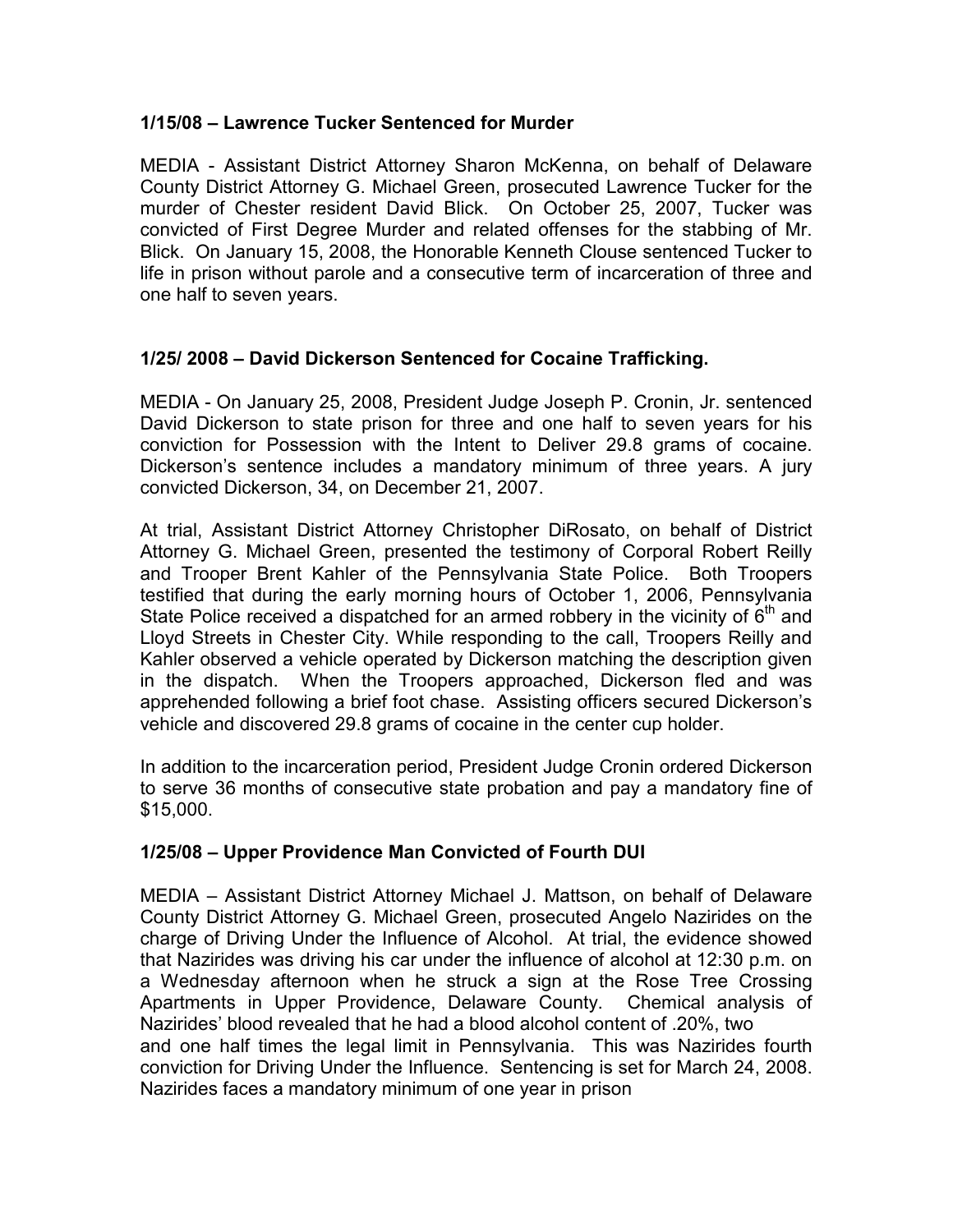## 1/28/08 – Jeffrey Merlain Sentenced for Drug Trafficking

MEDIA - Assistant District Attorney Michael Dugan, on behalf of Delaware County District Attorney G. Michael Green, convicted Jeffrey Merlain in a jury trial on December 12, 2007. On July 2, 2006 in Upper Darby, the defendant was observed discarding a plastic bag containing 14 bags of crack cocaine and 17 bags of marijuana. The defendant was convicted of Possession with Intent to Deliver Controlled Substances. On January 28, 2008, the Honorable Patricia Jenkins sentenced the defendant to a one-year mandatory minimum sentence.

# 2/11/08 – Charles Jordon Sentenced for Drug Trafficking

MEDIA - Assistant District Attorney Erica Parham, on behalf of Delaware County District Attorney G. Michael Green, prosecuted Charles Jordan on the charges of Possession with Intent to Deliver Marijuana. The defendant was convicted on December 11, 2007. On February 11, 2008, the Honorable Barry Dozor sentenced the defendant to a mandatory minimum sentence of 24 months to 48 months in state prison. The minimum sentence was imposed because the defendant acted within a drug free playground zone. Sergeants Michael Irey and Thomas Six of the Nether Providence Police Department and the Delaware County District Attorney's Drug Task Force were the arresting and investigating officers.

## 2/14/07 – Tyrone Brown Sentenced for Drug Trafficking

MEDIA - Assistant District Attorney James Halligan, on behalf of Delaware County District Attorney G. Michael Green, convicted Tyrone Brown of the crime of Possessing With the Intent to Deliver 9.78 grams of crack cocaine, 8.8 grams of powder cocaine, and 0.11 grams of heroin. He was also convicted of the crimes of Driving Under the Influence of Alcohol and Controlled Substances, Possession of Controlled Substance, and Possession of Drug Paraphernalia.

The defendant was arrested on December 14, 2006, by Corporal John Malone of the Pennsylvania State Police, Troop K, Media Barracks. Corporal Malone stopped a 2006 Chrysler 300 for motor vehicle violations committed on U.S. Route 202 North, near the interchange of U.S. Route 1. Corporal Malone arrested the defendant for Driving Under the Influence of Alcohol and Controlled Substances. The narcotics were found in the car along with \$3552.00 in U.S. currency, a small amount of marijuana, and a loaded Jennings .22 caliber handgun.

The Honorable Frank T. Hazel sentenced Brown to a mandatory minimum sentence of 3 years to 6 years and a mandatory minimum fine of \$15,000 for Possessing Controlled Substances With the Intent to Deliver. The defendant received a consecutive sentence of 72 hours to 6 months for the original DUI and an additional 6 months to 12 months for the Possession of Drug Paraphernalia.